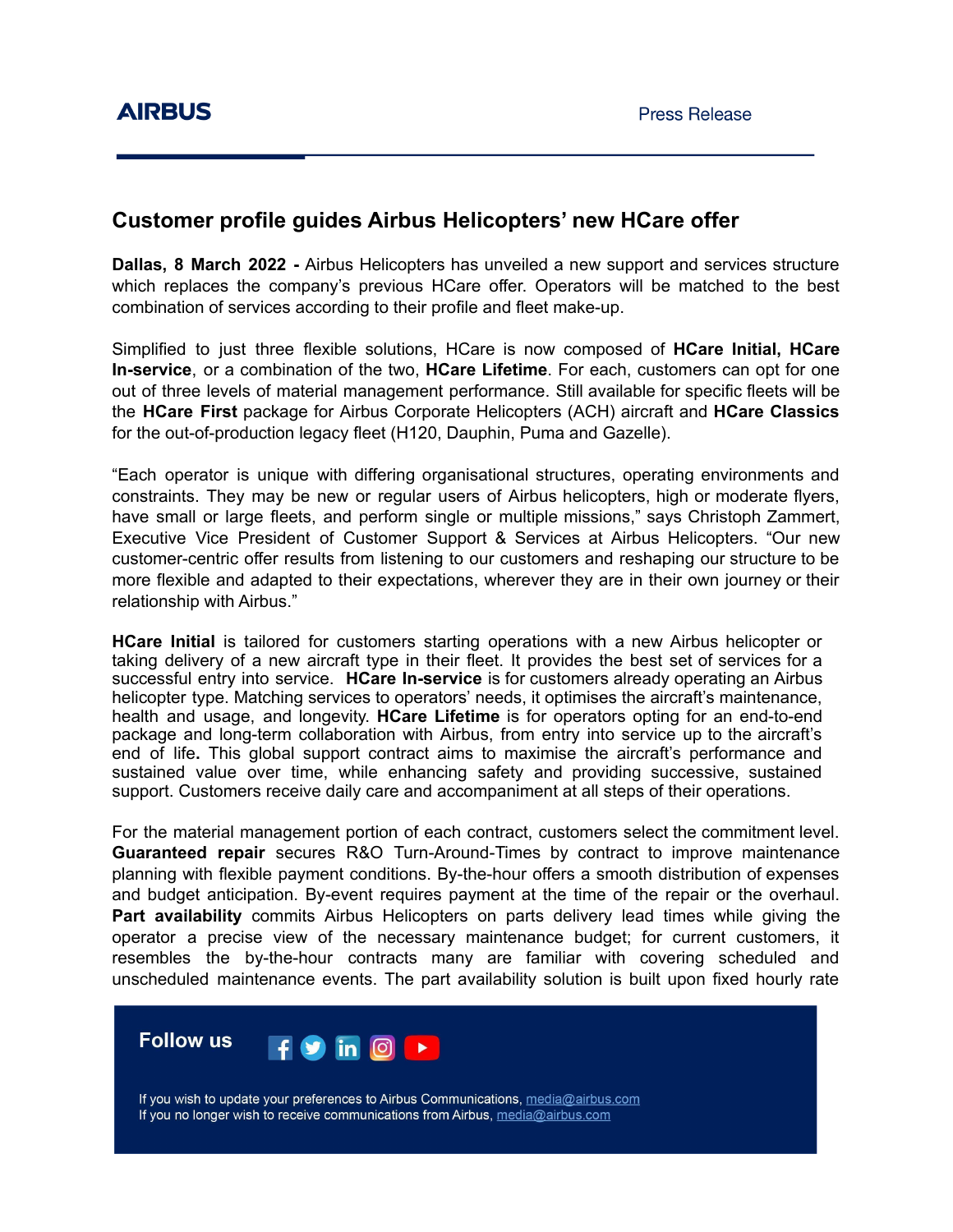## **AIRBUS**

payments to make maintenance expenses predictable. **Fleet availability,** the third level of commitment, augments part availability with maintenance delegated to Airbus for optimal aircraft availability, based on fixed hourly and monthly rates.

Completing the offer is the option to order one-off services directly from the **HCare Store,** which covers Material Management, Helicopter Maintenance, Technical Support, Training & Flight Ops and Connected Services. It is available online on AirbusWorld. Learn more about the new HCare offer at **https://www.airbus.com/en/products-services/helicopters/hcare-services.**



**Newsroom** 

## **Contact for the media**

**Laurence Petiard** Airbus Helicopters +33 (0)6 18 79 75 69 [laurence.petiard@airbus.com](mailto:laurence.petiard@airbus.com) **Courtney Woo** Airbus Helicopters +33 (0) 6 85 25 53 12 courtney.woo@airbus.com



If you wish to update your preferences to Airbus Communications, media@airbus.com If you no longer wish to receive communications from Airbus, media@airbus.com